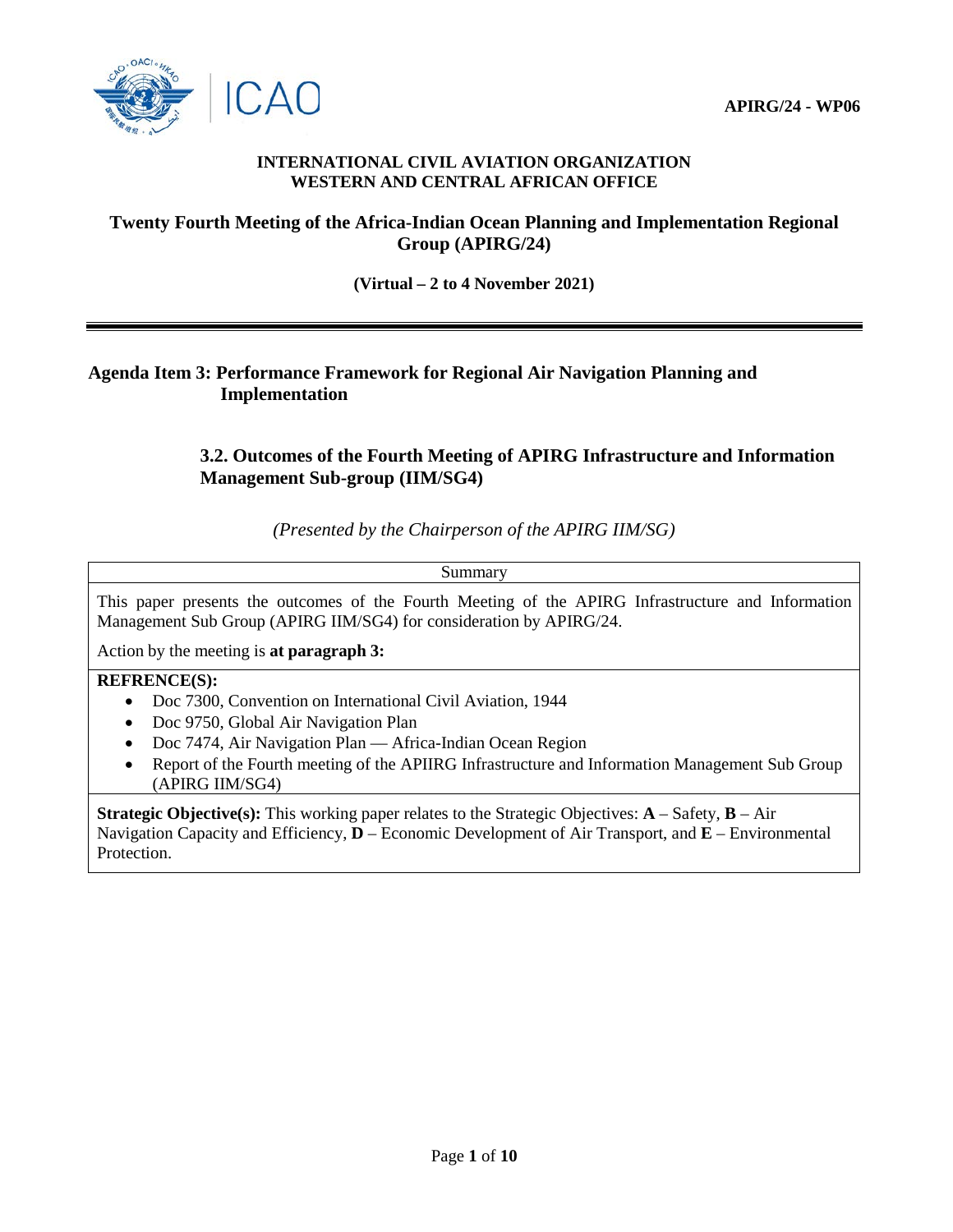## **1 INTRODUCTION**

- 1.1. The Fourth meeting of the APIRG Infrastructure and Information Management Sub-Group (IIM/SG4) was held virtually from 31 August to 3 September 2021.
- 1.2. Two hundred ninety (290) participants from thirty-two (32) States, five (5) Air Navigation Service Providers (ASECNA, ATNS, GCAA, KCAA, and SODEXAM), International Airlines Association (IATA), International Federation of Air Traffic Controllers' Associations (IFATCA) and ICAO Regional Offices for Western and Central Africa (WACAF) and Eastern and Southern Africa (ESAF) attended the meeting.
- 1.3. The IIM/SG/4 meeting discussed nine (09) agenda items as presented in Appendix 1 to this Working Paper

### **2 DISCUSSION**

2.1. Twenty-two (22) draft Conclusions/Decisions were adopted by the IIM/SG/4 meeting. The Sub-group gave particular attention to the following issues for consideration by the APIRG/24 meeting.

### *Election of the Chairperson and Vice-Chairperson of the Sub-Group*

2.2. The meeting recalled the APIRG Procedural Handbook provisions and proceeded with the election of the Sub-Group Chair and Vice-Chair. The meeting formulated the following draft decision accordingly:

# **Draft Decision 24/xx Election of the Chairperson and Vice-Chairperson of the Sub-Group**

#### **That,**

**In order to guide the work of the IIM Sub-Group, Ms. Anne Njeri Gitau from Kenya and Mr. Issoufou Abdoulaye from Niger are elected respectively as Chairperson and Vice Chairperson of the IIM Sub-Group.**

### *Update on the Regional Projects implementation*

### *IIM/SG Projects Masterplan*

2.3. The meeting reviewed the implementation of APIRG Decision 23/24 and commended the work done by the Sub-Group regarding the development of the IIM Masterplan to track the IIM Projects activities and provide quarterly reports. The meeting took note of the development of the Log Frame for IIM projects and highlighted some challenges, mainly related to project activities and expected results. The Log Frame for IIM projects is provided in **Appendix XX**. The following draft decision was formulated: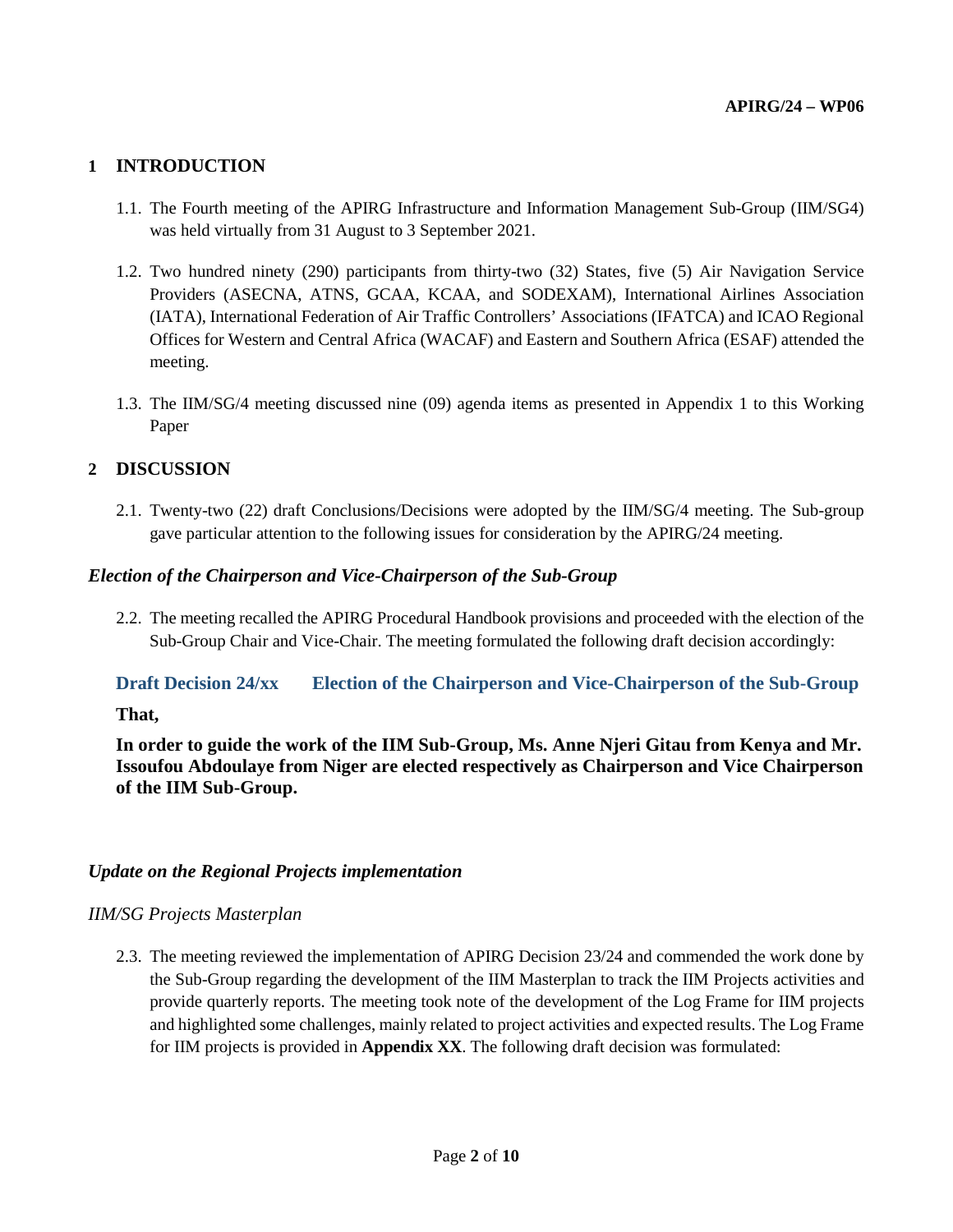# **Draft Decision 24/xx IIM Projects Log frame**

### **That,**

**In order to provide the IIM/SG Projects Teams with a tracking framework for all IIM Projects and a reporting mechanism for all activities of the approved IIM Projects, APIRG endorse the Log Frame developed by the Sub-group Masterplan Project Team.** 

## *States Reporting on Planning and Implementation*

2.4. The meeting was informed that Projects questionnaires were circulated to States. To date, few States effectively responded to the questionnaires. The meeting recognized that the low level of data availability from States on their planning and implementation of air navigation services remains a challenge for the AFI Region. In order to overcome this issue, the meeting tasked the Secretariat to explore other mechanisms as alternative to surveys. The following draft decision was formulated accordingly:

# **Draft Decision 24/xx Increasing the number of States reporting on the Sub-group activities**

### **That,**

# **In order to improve data availability on States planning and implementation of activities in technical areas, the Secretariat to explore other mechanisms as alternative to surveys.**

2.5. Furthermore, the meeting identified and acknowledged the role of the National Continuous Monitoring Coordinator (NCMC) in the field of Safety Oversight, and agreed that, the nomination of a National Coordinator for Planning and Implementation (NCPI) as well as Focal Points for each Technical area would facilitate the coordination of the activities of APIRG and its subsidiary bodies. The meeting formulated the following draft conclusion:

### **Draft Conclusion 24/xx States Focal points in the technical areas**

### **That,**

**In order to facilitate the coordination of APIRG and its subsidiary bodies activities, States to nominate a National Coordinator for Planning and Implementation (NCPI) as well as focal points in the technical areas covered by APIRG Sub-groups, and communicate their details to ICAO Regional Offices by December 2021.**

### *Aeronautical Information Management (AIM)*

2.6. The meeting was provided with reports on the progress made by AIM Project 1 - Assessment and development of QMS applied to AIM and AIM Project 2 - Implementation of Aeronautical Information Exchange Systems (AIXM), but did not receive any report on AIM Project 3 on the Implementation of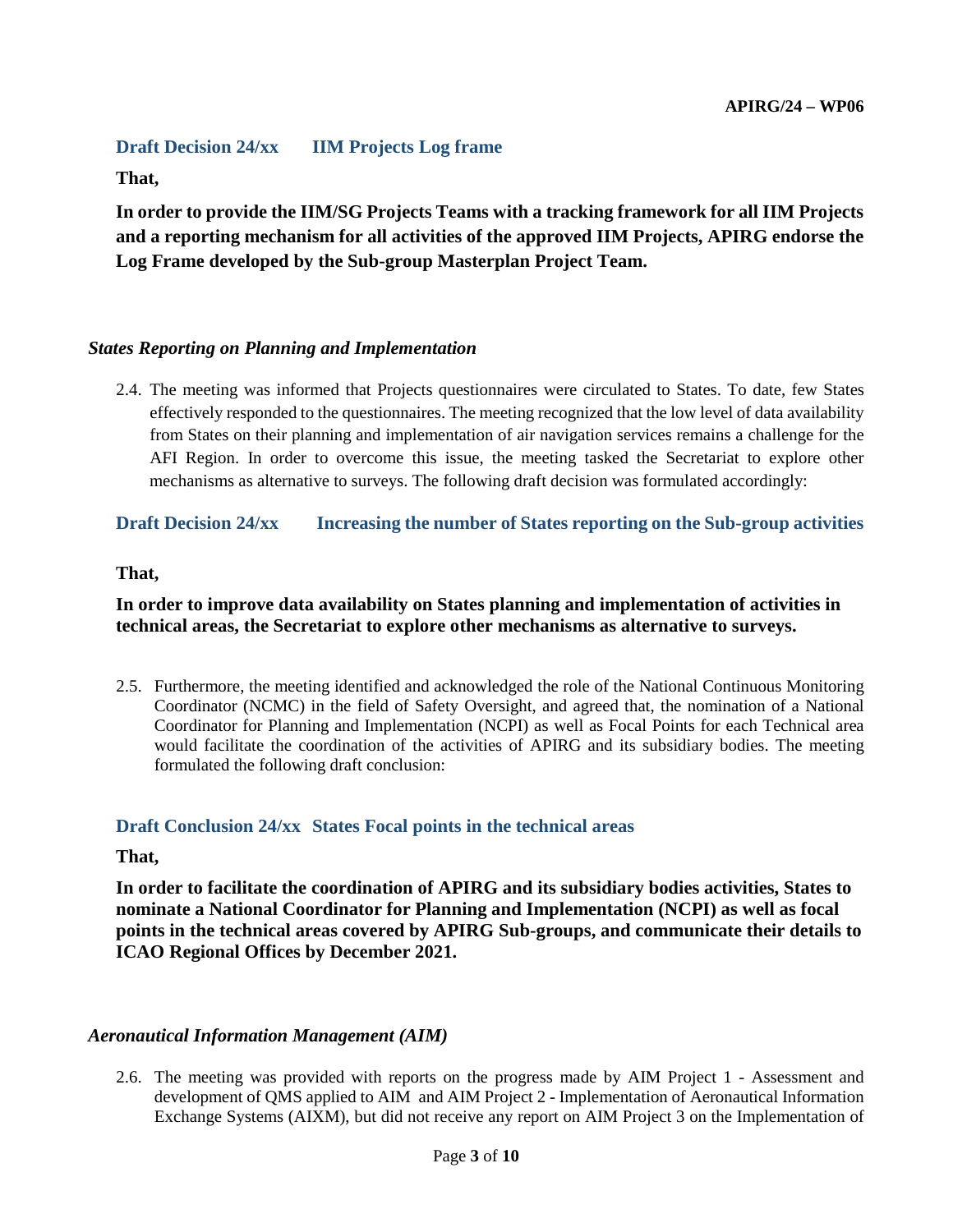the provision of electronic terrain and obstacle data (e-TOD) in the AFI Region. The meeting called upon Nigeria, coordinator of AIM Project 3, to confirm its willingness to continue leading this project and to nominate a qualified expert for the coordination of the project.

# *Aeronautical Communication Navigation Surveillance and Spectrum Infrastructure and Systems (CNS)*

2.7. The meeting was updated on the progress made by the CNS related Projects and noted with satisfaction, the significant progress made by the IIM COM Project 5 with regard to the deliverables provided, which include amongst others, assessment of potential cyber threats to ANS, Initial Analysis of existing cybersecurity and cyber resilience frameworks, and development of the AFI ANS Cyber safety and resilience framework. The meeting unfortunately, did not receive any report on COM Project 1 - Implementation of Ground/Ground communication (ATS/DS, AIDC, VoIP), COM Project 2: Implementation of Ground/ground communication aimed at ensuring operational traffic data flow and Information management (FPLs, OPMETS, NOTAM) and COM Project 4 - Implementation of interoperable seamless telecommunication infrastructure. The meeting formulated the following draft conclusion:

### **Draft Conclusion 24/xx Coordination of IIM Projects**

**That,**

**To facilitate implementation of the Projects with coordination challenges,** 

- **a) Nigeria, Mali and Togo to confirm their willingness to continue leading the projects AIM 3, COM 2, COM 1, and COM 4 respectively and to nominate qualified experts to coordinate these projects by 31 December 2021;**
- **b) The Secretariat should proceed with their replacement if no response is received from the concerned States by the set deadline.**

#### *Aeronautical Meteorology (MET)*

2.8. The meeting noted the progress made by the MET Project 1 related to the Implementation of en-route weather phenomena information (SIGMET), (QMS/MET) service, in the AFI region. Some achievements were made regarding the implementation of QMS, the conduct of the AFI Regional SIGMET tests and the development regarding the update of the AFI SIGMET Guide and SIGMET Trial Procedures. The meeting gave emphasis to the need to accelerate the finalisation of the update of the AFI SIGMET guide and its availability on the ICAO website. The meeting formulated the following draft decision:

# **Draft Decision 24/xx AFI SIGMET Guide and SIGMET Trial Procedure**

**That,**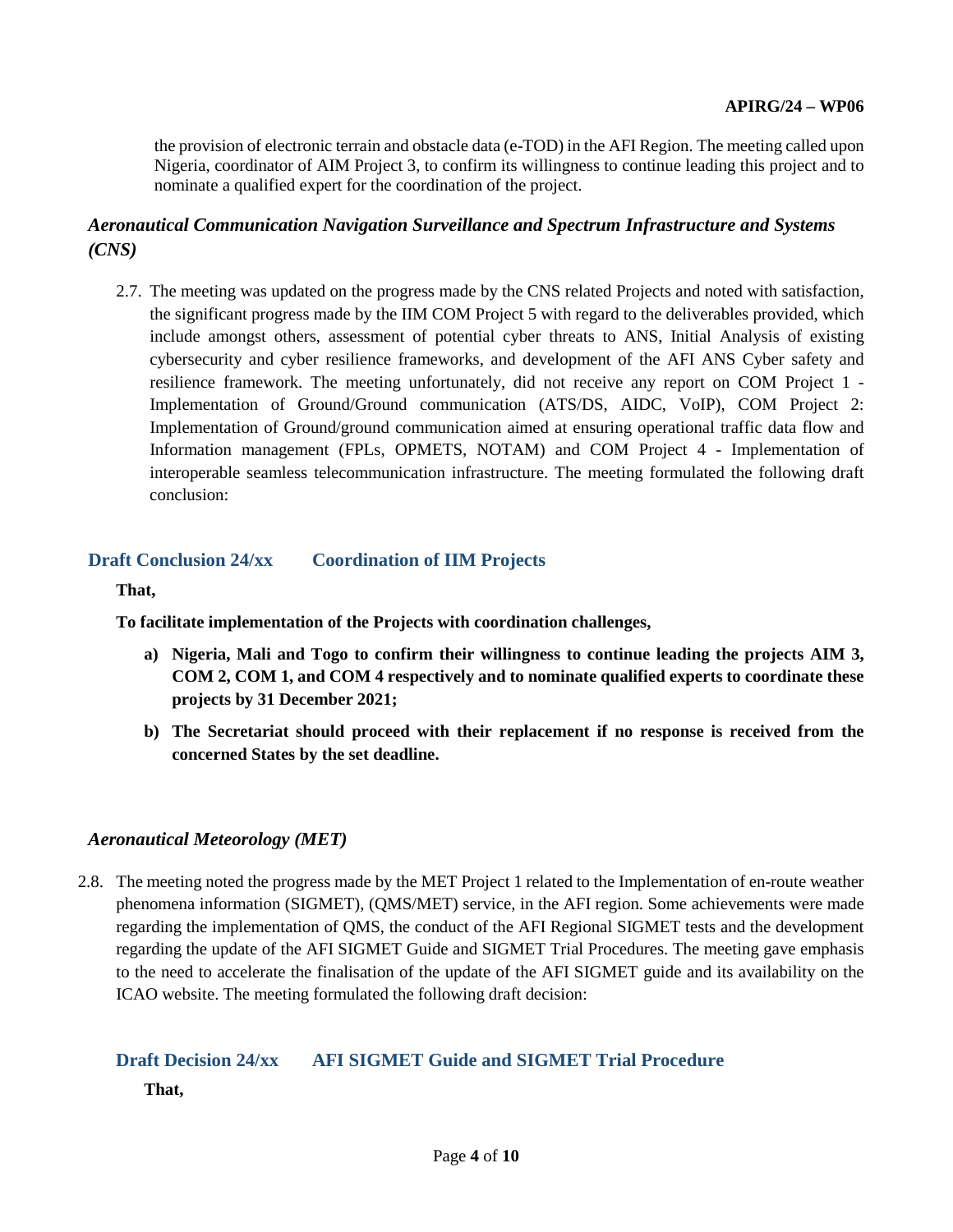**To assist States/Organisations in providing SIGMET information in accordance with ICAO SARPs and operational procedures, APIRG endorse the AFI SIGMET Guide and the AFI SIGMET Trial procedure to be applicable as from XX XX.**

- 2.9. The meeting discussed the cost estimation of MET Project 1 which include the onsite missions/workshops/Trainings for approximately USD 83 871.74, and online workshops/trainings estimated at USD 58 730.64. The total cost of the project is estimated at USD 142,602.38 as per Appendix 3.
- 2.10. The meeting also noted the challenges related to the low rate of response to the questionnaires and the lack of implementation by Meteorological Watch Offices (MWO) of recommendations provided in the AFI annual SIGMET Test reports.
- 2.11. Furthermore, the meeting raised the need to assess competency of Aeronautical Meteorological Personnel within the AFI region. The following draft decisions were formulated accordingly:

### **Draft Decision 24/xx Project Costing for IIM/SG MET**

**That,** 

**In order to facilitate the MET Project funding, APIRG endorse the project costing for IIM MET Project 1.**

### **Draft Decision 24/xx Aeronautical Meteorological Personnel Competency Assessment**

**That,** 

**In order to improve States aeronautical meteorology personnel competency, IIM/SG MET Project 1 in coordination with States, should develop a process for assessing the competency of Aeronautical Meteorology Personnel within the AFI region**

2.12. The meeting was given an update on the status of the implementation of the IWXXM model in the AFI region, and moreover discussed the matter related to the translation of TAC OPMET data to IWXXM format and noted concerns regarding the provisions of the translation services, specially, the lack of translation agreements. The meeting therefore formulated the following draft conclusion:

### **Draft Conclusion 24/xx Traditional Alphanumeric Code to IWXXM translation agreements**

**That,** 

#### **In the framework of the dissemination of OPMET data in the IWXXM format in the AFI Region:**

**a) States data producers having their TAC data converted into IWXXM by another State on their behalf, to ensure that a bi-lateral or regional agreement be signed for such circumstances;**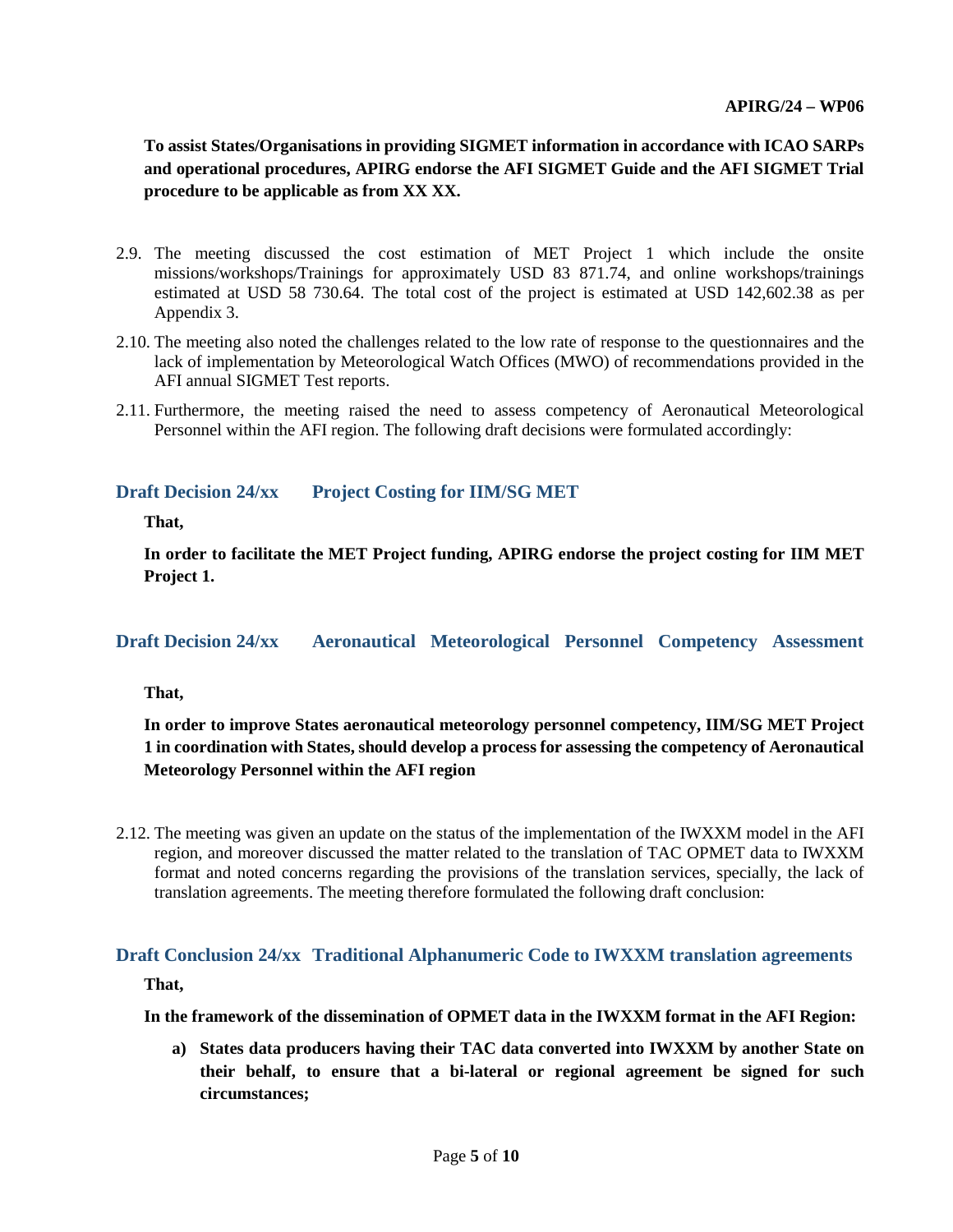- **b) RODBs/IROGs Dakar and Pretoria to put in place a formal regional plan by 30 November 2021 to support the implementation of the IWXXM in the Region and formalize a bilateral agreement to conduct the IWXXM operationalization tests between the two IROGs and their corresponding ROC; and**
- **c) The Secretariat to record the regional plans for follow-up purpose, maintain the list of agreements and make it available on the ICAO public website.**
- 2.13. The meeting was informed on the progress made by the MET Project 2, including actions undertaken in line with the APIRG/23 Conclusion 23/28 related to the Development of Volcanic Ash Contingency Plans and the conduct of Volcanic Ash exercises in the AFI Region. The meeting noted that a workshop was conducted on the volcanic ash exercise, and that the AFI Volcanic Ash Contingency Plan (AFI VACP) was reviewed. The meeting agreed on the following draft decision :

## **Draft Decision 24/xx Approval of AFI Volcanic Ash Contingency Plan**

**That,** 

**In order to provide States/Organizations with standardized guidelines and procedures for the provision of information to airlines and en-route aircraft before and during a volcanic eruption, APIRG endorse the AFI ATM Volcanic Ash Contingency Plan, Edition 2021 (AFI VACP, Ed 2021), to be applicable as from XX XX 2021.**

*2.14.* Furthermore, the meeting was updated on the ongoing activities related to the preparation of the volcanic ash exercise to be conducted in the AFI region by the end of the year. In this regard, the meeting reviewed the draft operational guidance and directives on the volcanic ash exercise. Following the discussions on the matter, the meeting agreed on the following draft decision:

## **Draft Conclusion Decision 24/xx AFI Volcanic Ash Exercise Operational Instructions and Directives**

**That, in the framework of the conduct of the volcanic ash exercise in the AFI region, APIRG endorse the AFI Volcanic Ash Exercise Operational Instructions (AFI VOLCEX OPINS) and the Volcanic Ash Exercise Directives, to be applicable as from XX XX 2021.**

2.15. The meeting discussed the report on the progress made by the MET Project 3 related to the Implementation of Annex 3 provisions relating to Space Weather requirements within the AFI Region. The project documents (Terms of Reference and Project, Scope, objectives, tasks …) were developed. A Project survey questionnaires was developed and circulated to States and Projects implementation activities are ongoing. The following draft decision was formulated: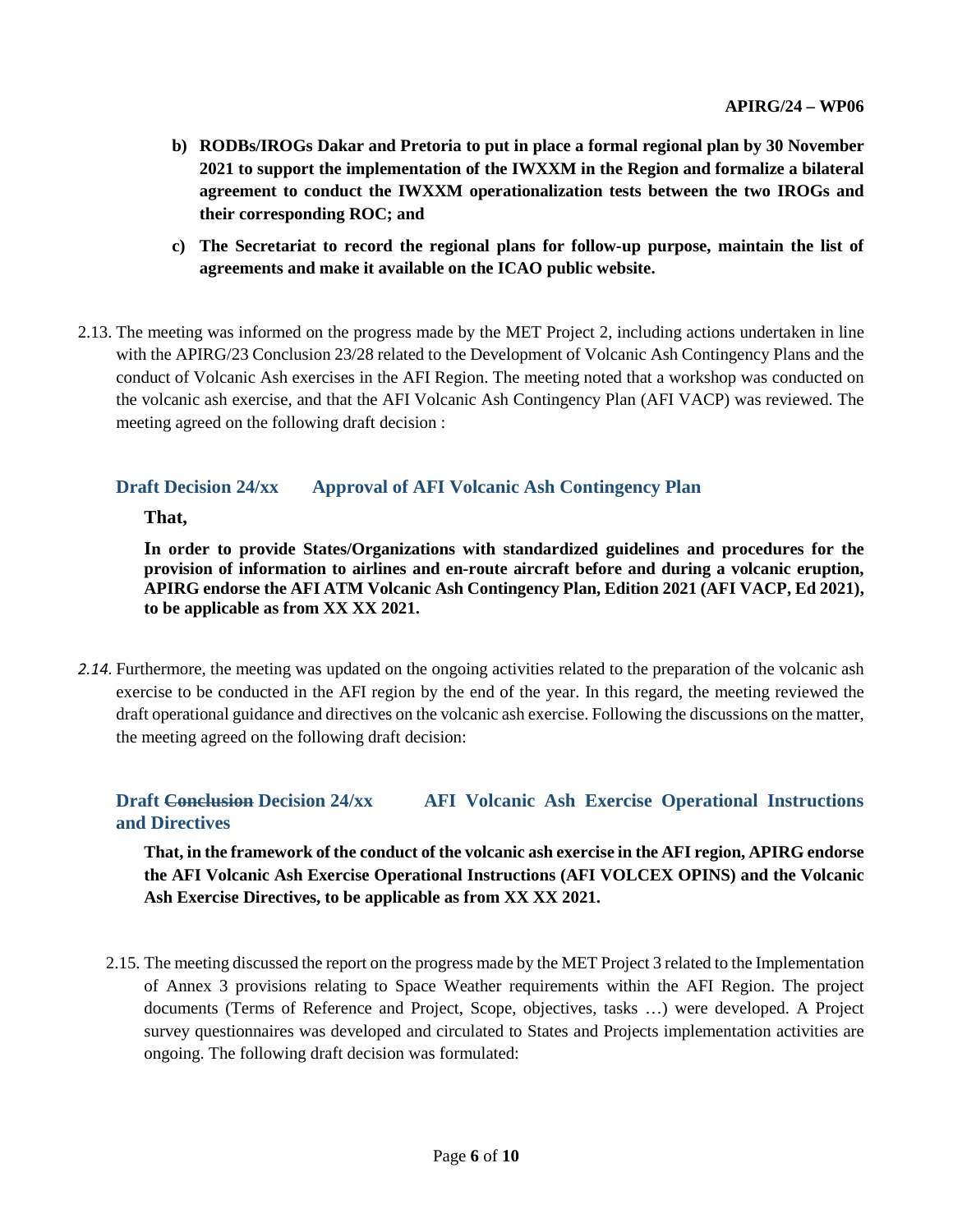## **Draft Decision 24/xx Adoption of the MET Project 3 Terms of Reference and the Project deliverables for 2021-2022**

**That the proposed MET Project 3 Terms of Reference and its associated project deliverables are adopted by APIRG.**

## *Implementation of ASBU Modules*

#### *Provisions of the sixth edition of the GANP*

- 2.16. The meeting was updated on the sixth edition of the Global Air Navigation Plan (GANP) and provided with details on the ASBU modules pertaining to AIM, CNS and MET, with emphasis on the necessity for the AFI region to assess the priority modules and elements of Block 1 for implementation.
- 2.17. Taking note of the important changes introduced through the sixth edition of the GANP, the meeting identified the need for the AFI Region to align the Regional Air navigation Plan to the GANP. In this regard, the meeting agreed on the following draft decision.

### **Draft Decision 24/xx Alignment of the Regional Air Navigation Plan with the 6<sup>th</sup> Edition of the GANP**

#### **That,**

**In order to ensure consistency between the AFI Regional air navigation plan and the GANP:**

- **a) The Secretariat to conduct a workshop to update States on the provisions of the Sixth Edition of the GANP;**
- **b) The IIM/SG Projects teams to identify the applicable modules of ASBU Block 1 for the AFI region, and submit with the related prioritization to the Secretariat by 31 December 2021; and**
- **c) The IIM/SG Secretariat to coordinate with the AAO/SG Secretariat to develop a consequential amendment proposal to the Regional Air Navigation Implementation Plan for integration in the eANP Volume III.**
- 2.18. The meeting requested the IIM Projects Teams to align their project references with ASBU Groups, Threads and Modules of the GANP. For this purpose, the following draft decision was formulated.

#### **Draft Decision 24/xx Alignment of IIM Projects ASBU references to the GANP**

### **That,**

**In order to incorporate changes introduced by the 6th Edition of the GANP and its impact on the regional and national Plans, IIM Project team coordinators to align projects references to the sixth Edition of the GANP Groups, Threads and Modules by 31 December 2021.**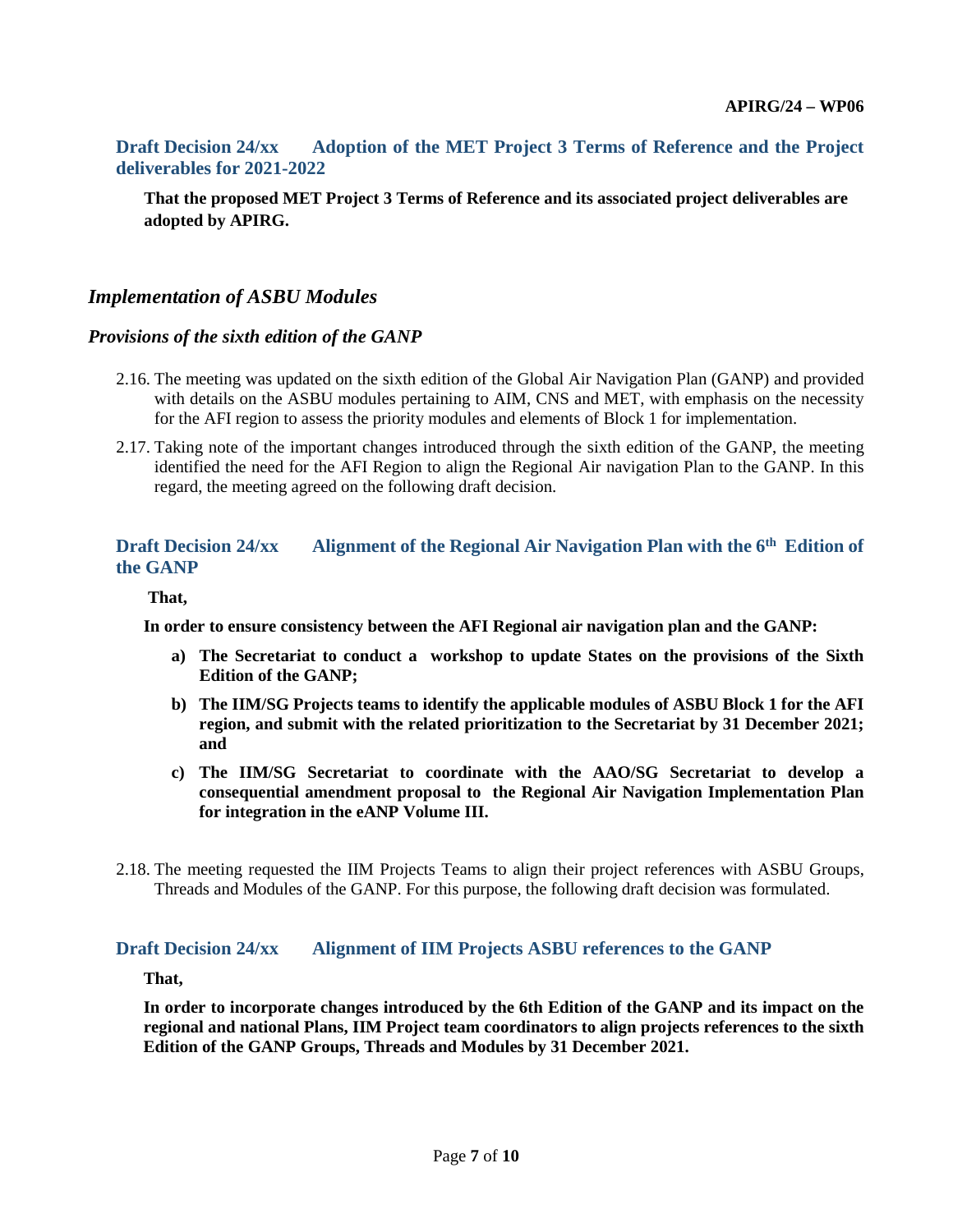#### *Incorporation of Research, Development and Innovation (RDI) in APIRG work programme*

2.19. The meeting discussed the introduction of Research, Development and Innovation (RDI) in aviation. It was emphasized that there is a need to align research amongst the AFI States aviation stakeholders to prepare for the future, share relevant experiences so that members are aware of the potential benefits. After discussions, the meeting formulated the following Decision:

## **Draft Decision 24/xx Incorporation of Research, Development and Innovation (RDI) in APIRG work programme**

**That,**

**In order to assist AFI States in addressing the implementation of operational requirements and ASBU modules elements, the work programmes of APIRG and its auxiliary bodies be amended to include activities related to Research, Development and Innovation (RDI).**

#### *Air Navigation Deficiencies*

#### *Minimum Reporting Areas in AIM, CNS and MET*

- 2.20. Participants were updated on the ongoing works to improve the AFI Air Navigation Deficiencies database, with the purpose to make the system more user friendly and to fit the operational needs. The training of States/Organizations focal points will be conducted once the new version of the system is released.
- 2.21. The meeting discussed the revised list of Minimum reporting areas considering the Basic Building Blocks (BBB) and ASBU Modules with priority 1 in the AFI Region. The meeting endorsed this revision through the following draft decision.

#### **Draft Decision 24 /xx Endorsement of the revised minimum reporting Areas**

**That,**

**In order to support the implementation of the Uniform Methodology for the identification, assessment and reporting of deficiencies, the revised minimum reporting areas are endorsed.**

2.22. The meeting noted with concerns, the high level of unavailability of OPMET data following the presentation of the Reports from the two Regional OPMET Data Banks (RODBs) Dakar and Pretoria. Consistent with the Conclusion 20/43 of APIRG/20 related to Action plan to remove air navigation deficiencies in the MET field and Conclusion 21/24 of APIRG/21 related to the Availability of OPMET Data at AFI OPMET Data Banks, a workshop conducted by the Secretariat in June 2021 to discuss this issue, tasked a group of experts to develop a remedial action plan that was reviewed by the Sub-group. The meeting formulated the following Conclusion, calling for the implementation of the said remedial action plan: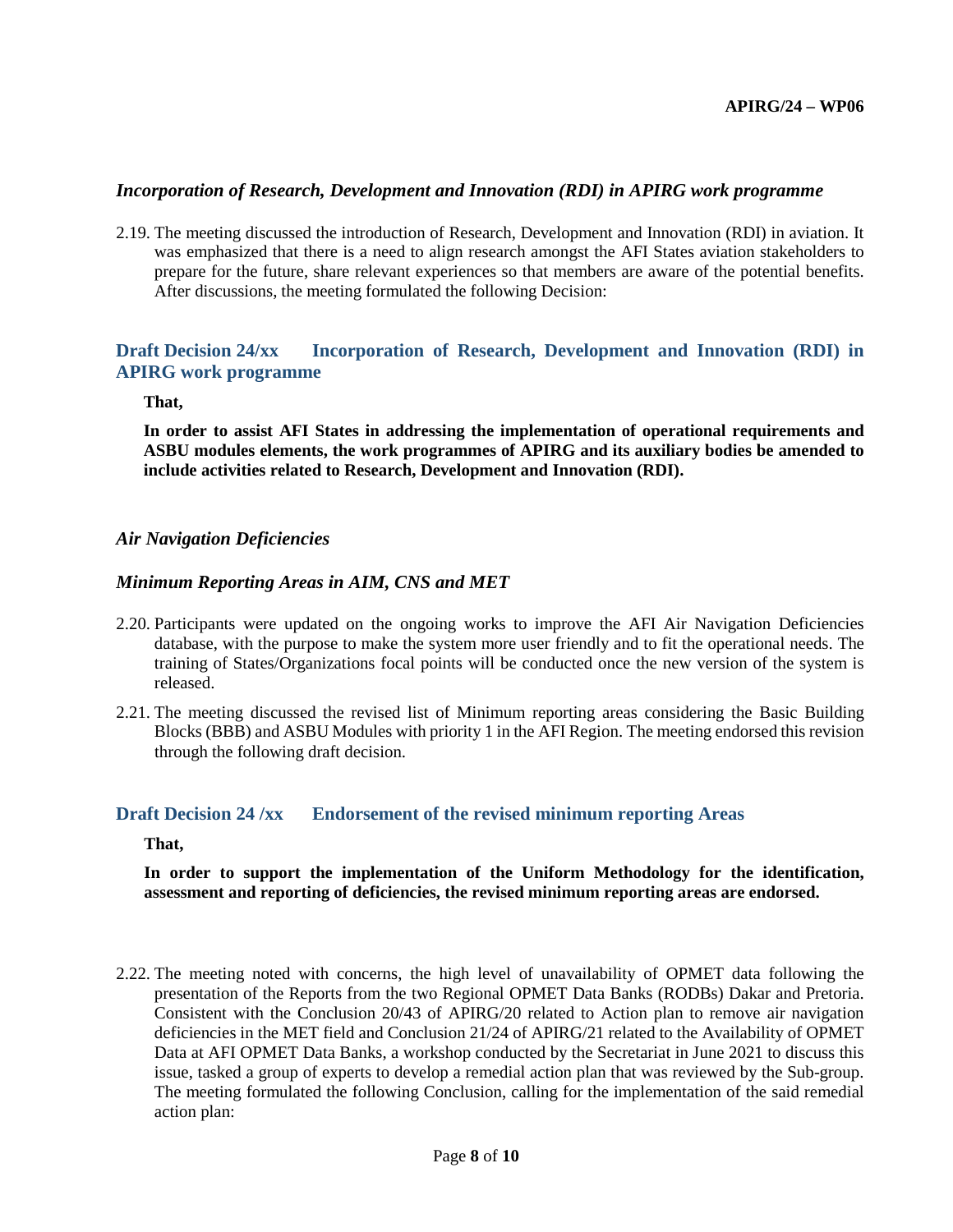**Draft Conclusion 24/xx Measures to improve the availability of OPMET data in the AFI Region**

**That,**

**In order to address safety issues related to the unavailability of OPMET data:**

- **a) States/Organizations to implement measures provided in the OPMET availability Action Plan and report quarterly to the Secretariat;**
- **b) The Secretariat to coordinate the implementation of the OPMET availability Action Plan and provide support where necessary.**
- 2.23. The meeting was reminded of the new provisions related to the Global Reporting Format (GRF) and the resulting implications on Table MET II-2 of Part V of the AFI eANP Volume II. Table MET II-2 currently includes a requirement for the Aerodrome MET Office to provide the state of the runway as supplementary information in METAR/SPECI although the implementation of the GRF related provisions removes this requirement. In addition, the meeting noted with concern that in order to improve the provision of the required observations and forecasts by the Aerodrome MET Offices, a number of AFI States are required to update their information contained in Table MET II-2. After discussions, the meeting formulated the following Conclusion.

### **Draft Conclusion 24/xx Review of the MET Table II-2 to Part V of the AFI eANP Vol II**

**That,**

**In order to improve the provision of the required observations and forecasts by the Responsible Aerodrome MET Offices, States to submit to the Secretariat proposals for amendment of their Table MET II-2 in the eANP volume II Part V.**

#### *Continuation of the CODEVMET AFI Project*

- 2.24. The meeting was informed of the revision of the CODEVMET AFI Project in order to ensure its relevancy with respect to challenges faced by States. The main objectives of the revised project being to assist States in improving their MET Service Oversight functions, assist MET Service Providers in complying with ICAO SARPs and implementing the quality management system in MET.
- 2.25. The meeting was also informed that the revised CODEVMET AFI project document and annexes were approved by the SC/2 Meeting to guide its implementation in early 2022. The IIM/SG4 meeting formulated the following conclusion: